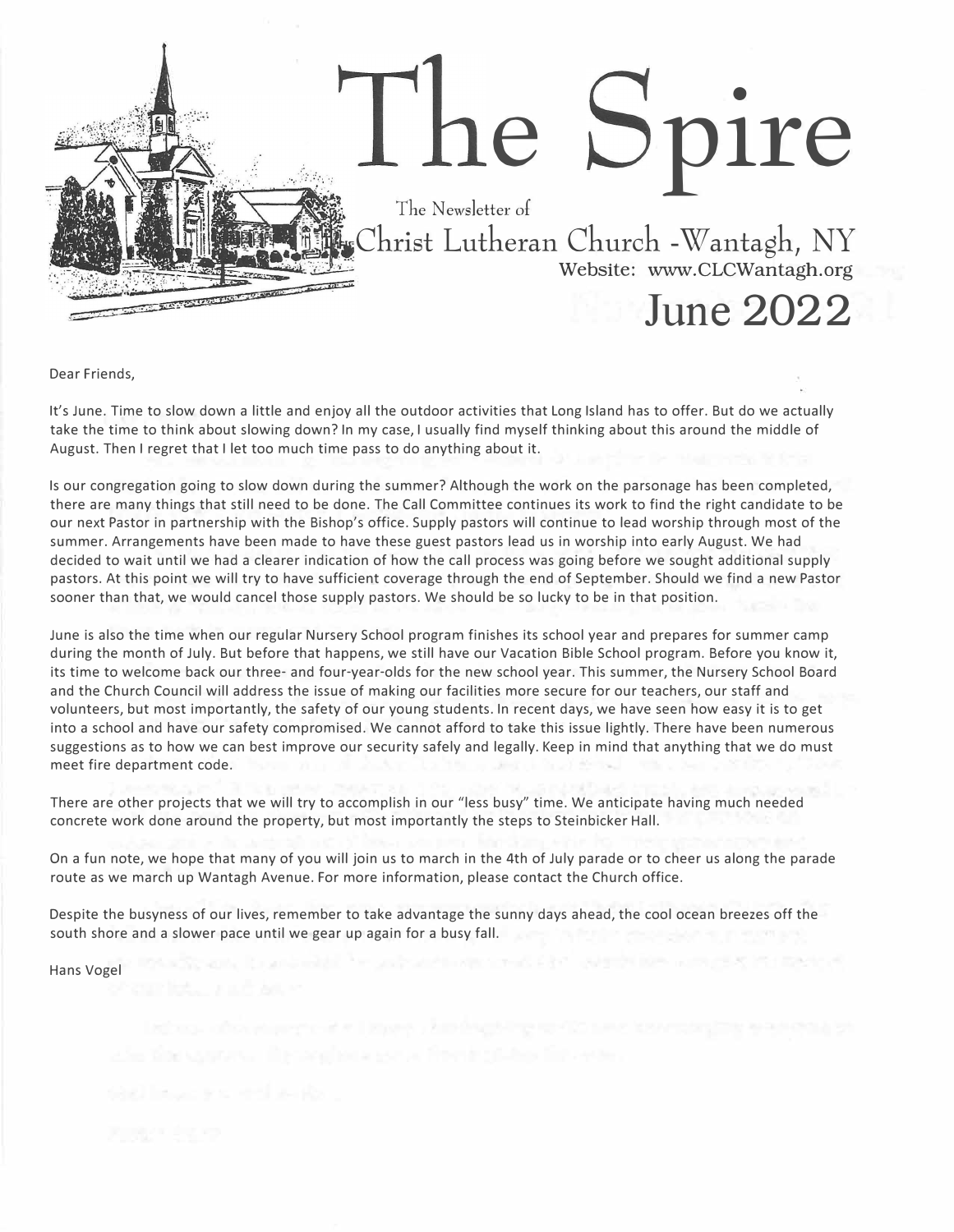# **GOOD NEWS & BLESSINGS**

## **June Birthdays**

- 4: Danette Fitzgerald
- 4: Joseph Scibelli
- 6: June Anderson Fahey
- 19: Nancy Gephardt
- 19: Breanna Bowdish Sheridan
- 19: Joseph John Corriston
- 23: Margaret Lorenzen
- 29: Margaret Dahlberg
- 29: Ralph Pollock

#### **June Anniversaries**

- 23: Lynn and Keith Franz
- 27: Margaret and Jim Bloomfield
- 29: LuAnn and Joseph Corriston

**REMINDER: If you would like a special date to be printed in the Spire, please contact the Church office no later than 30 days prior.**

### **Good News**

**Thank you to all who participated in our Spring Celebration.** We had a wonderful turn-out for Pastor Martin and Elaine's retirement celebration. Bishop Egensteiner was so impressed with our remodeled Parsonage, as was everyone who joined us for a tour. He deeply enjoyed leading us in worship, and we hope to host him again soon. A special thanks to all who worked so hard to put together a lovely continental breakfast! It was a great day for fellowship!

Our Church cleanup is well underway. We have made a lot of progress, but there is still much to do. Volunteers are appreciated. Please contact the Church office if you are able to lend a hand.

New security measures are being put into place for Steinbicker Hall. Going forward, all who access Steinbicker must sign in **and** out with the Church office. There is a signin book at the front desk. We appreciate your prompt cooperation.

### **CLC Youth News**

We are looking forward to Pentecost Sunday, and the celebration of First Communion. Five children will be welcomed as our newest Disciples. **We thank WELCA** for hosting our reception, and our first official coffee hour of 2022!

Spots are still available! Vacation Bible School will be held from **June 27th-30th.** Our theme this year is Making Waves. We are looking forward to a beach-themed four days with the kids in our community. **A registration form is enclosed in your Spire.** Please consider helping out. If you would like to be involved in this special week, please reach out to Jess or John Heron at (516) 633-9518, or email jheron423@yahoo.com.

# **COUNCIL HIGHLIGHTS**

a. The Church Council thanks **Optimus Primers of Wantagh,** who graciously donated the power-washing of the Parsonage and painting of its shutters.

 between the Church and the Scout Troop Master to discuss b. Boy Scout/Eagle Scout project recommendations are being requested for next year. H. Vogel will act as a liaison plans.

c. Building & Property Concerns: There is continued discussion regarding security measures. Suggestions have been discussed between Council, the Nursery Board, and the Parish Administrator; these include the installation of a security system, creation of a policy for distribution of entrance keys, and visitor protocols, especially during school hours to ensure the safety of students and staff.

d. The following proposals have been approved:

- Proposal from Leak Stoppers Inc. to repair the Church roof leak. Total cost: \$5,900
- Proposal from Freeport Garage Door Co., Inc. to replace the damaged Parsonage garage door. Total cost: \$2,525
- Proposal from LI Mason and Concrete to repair and partially replace the Steinbicker front steps. Additional monies needed for estimated masonry work to be approved by WELCA.

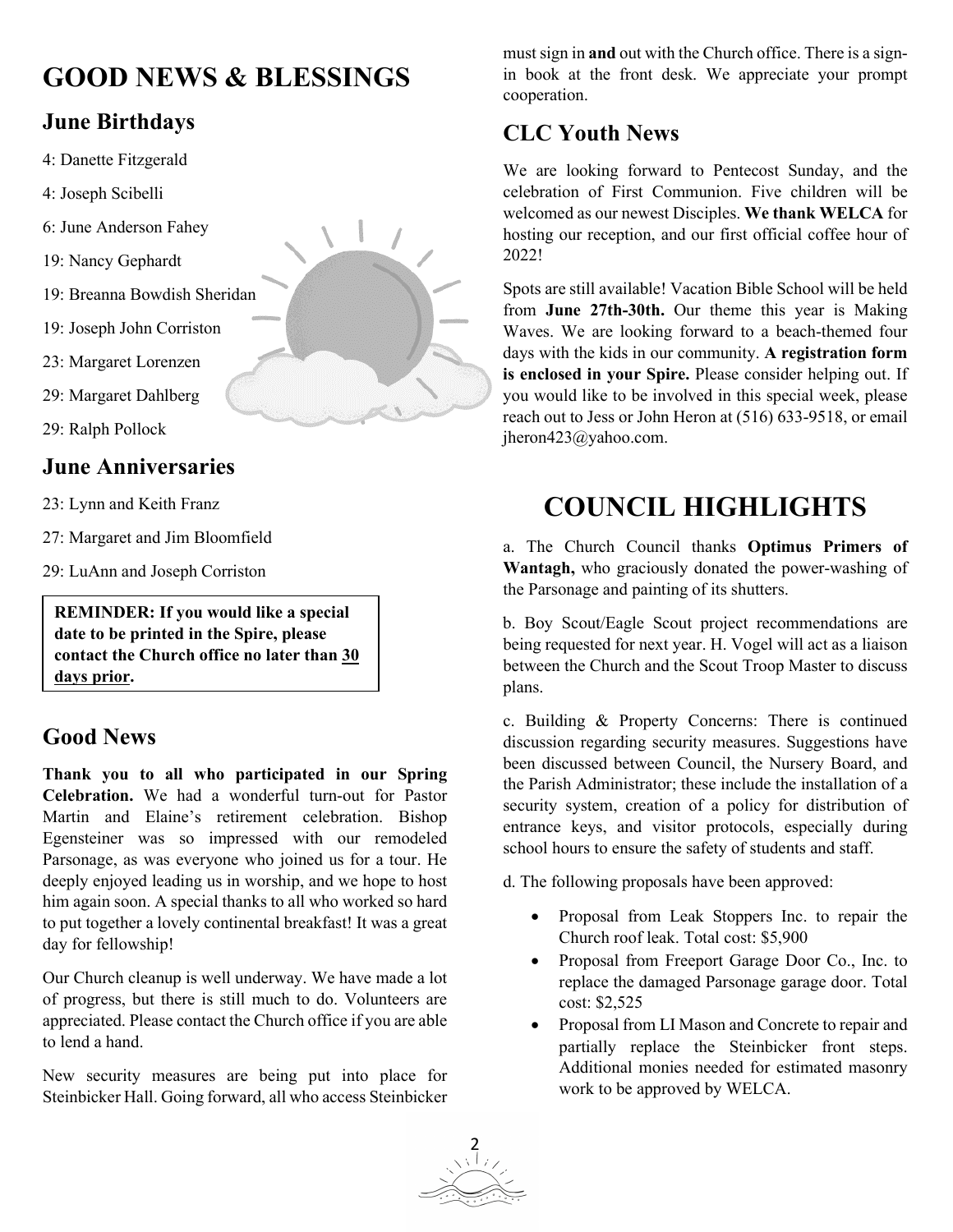- Installation of slide locks on Steinbicker Hall/Nursery School entrance doors (near library), to be locked during school hours only.
- e. Christian Education:
	- We are so proud of the five children who will make their First Communion on Pentecost Sunday: Vivian Heron, James Kemnah, Katie Kuchynskas, Jackson Martini, and Michael Murphy. God Bless You!
	- Sunday School classes concluded for this school year on May 22nd. We look forward to seeing the children again this fall (and of course, during service in the summer)!
	- Confirmation classes will end in June.

h. Nursery School:

- Registration for Summer Program and the 2022- 2023 schoolyear is underway.
- Congratulations to all of our 2022 graduates. We look forward to seeing our returning students at Summer Program and in September!



Debbie Becker - Ellen Bello - Andrew Blitz James Cathcart - Danielle Chillemi - Donna Chillemi Regina Coons - Sal Costanzo - Marge Dahlberg Mike Dauth - Charlie Fisher - Travis Gentile Betty Gibberman - Barbara Grieser - Joe Hanna Barbara Hess - Suzanne Marshall - Janet McShea William McShea - Bill Miller - Marilyn Miller James Pallas - Roberta Pfister - Barbara Proce - Gary Proce Bob Rath - Sheila Reeves - Emmett Reilly - Rose Reilly Ann Reimer - Barbara Reimer - Della Dorn Rice Helga Richert - Eunice Rischan - Natalie Stone

James Toomey - Laura Vogel

**REMINDER: To add a name to our prayer list, please contact the Church office. It will remain on the list for six weeks per request.**

## **ST. JOHN'S FOOD PANTRY**

Your donations are appreciated. Thank you!

Campbell's Cream of Mushroom of Soup - Canned Fruit Canned Chicken - Canned Salmon - Chili with Beans Cooking Oil - Jell-O - Juice - Pudding Mix - Salad Dressing Spaghetti

Please check the expiration dates on packaged foods before donating.

## **WELCA**

Our next meeting will be held on Wednesday, June  $1<sup>st</sup>$  at Villa D'Aqua. We look forward to celebrating at our anniversary luncheon! We had such a good time and everything was so delicious last year. It should be just as much fun this year. Bon Appetit!

## **CHRISTIAN EDUCATION**

**Sunday School:** Sunday School classes ended for the summer on May  $22<sup>nd</sup>$ . We are already looking forward to the fall. We would especially love to bring in new students and teachers. First Communion will be held on June 5<sup>th</sup>. We congratulate our wonderful candidates, who worked so hard this year! To learn more about Sunday School or to enroll for next year, please speak with our Christian Education Coordinator, Della Rao, or speak with cocoordinator Claudia Gross.

**Confirmation:** If you would like to enroll your child in the Confirmation program, please contact our Christian Education Coordinator, Della Rao, or speak with cocoordinator Roxanne Toomey. Completion of the program is **required** in order to receive Confirmation.

## **FROM THE KNITWITS…**

**There is a mystery out there!** To my surprise, Barbara Rath came up to me at the Thrift Shop and said, "Lil, I have

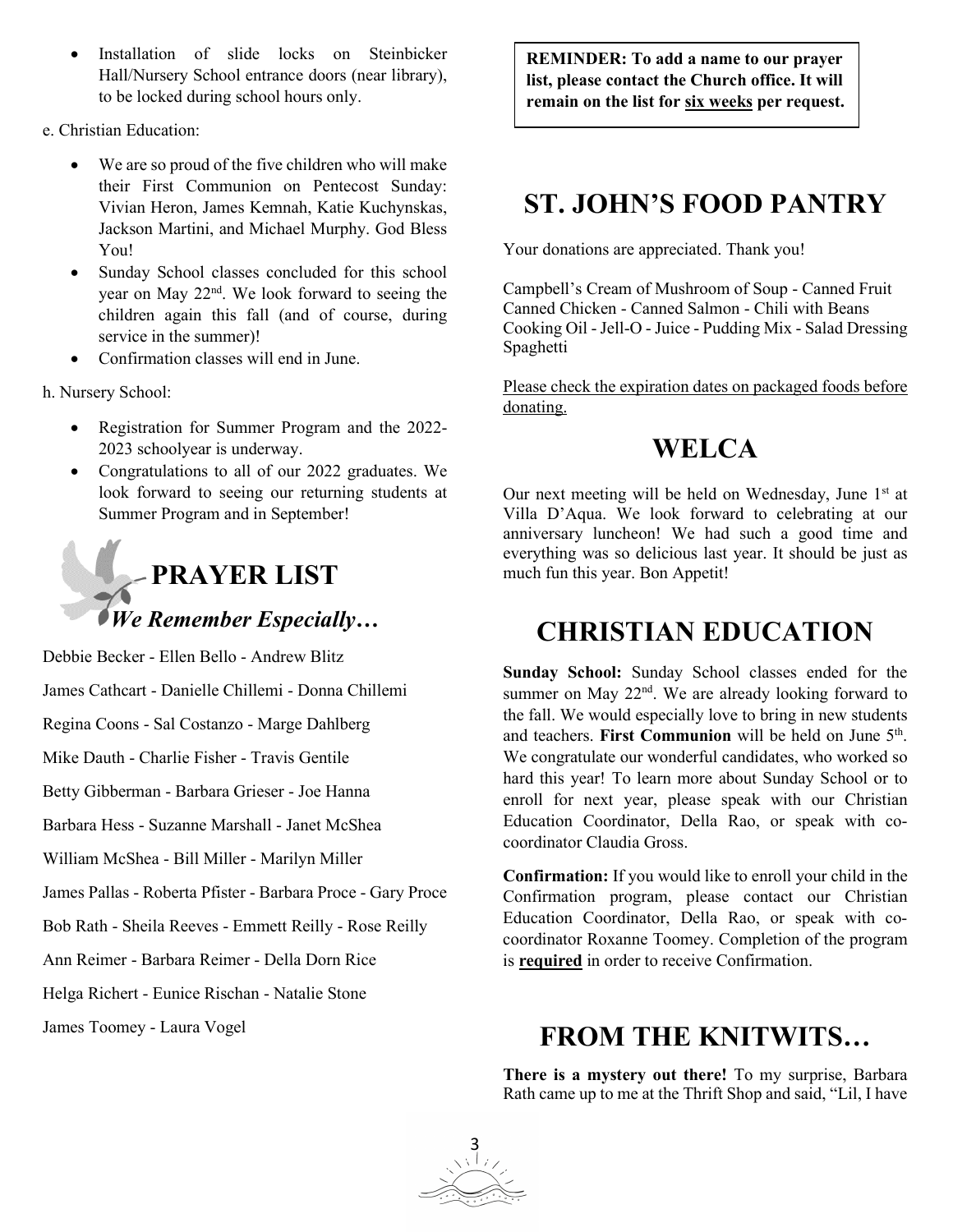something for you." She handed me two bags with 20 hats and four lap robes that some mysterious angel secretly dropped off. They are beautifully knitted by someone's angelic hands. Whoever you are, I say "thank you" from the bottom of my heart. P.S.: If you need yarn, I have some for you. Send a coded message!

Another angel has joined us in our work. Carole Vitale, who generously gives her time at Thrift, has a friend, Hermie, who loves to knit. She wanted something to do and has joined our ranks. She creates beautiful blankets, hats, and sweaters for babies. I'm pleasantly surprised when Carole hands me some of Hermie's treasures. She is so generous with her time and talent. I say "thank you" to you, Hermie, from the bottom of my heart!

My thanks again to Doris Ohlander for her baby hats, Jan Eastlund for her many hats of all sizes, Norma Mantay for her baby blankets, and to Jeri Hallgren for her lap robes.

Join us! We are so blessed with angels near and far!

- Lilly Ann Munnich, 516-826-3663

## **CLC HISTORY**



Just a few weeks ago, we had the opportunity to celebrate our history in real time. After two years of waiting, we were finally able to recognize the decades of dedicated service of Pastor Martin Nale and Elaine DiChiara, who both retired during the pandemic. Pastor Martin and Elaine both showcase so much of what makes CLC special: service to others, compassion, kindness… did we mention service? Though they are missed, their rest and relaxation is wellearned. Pastor Martin and Elaine: "Thank you" is not enough!

## **THRIFT SHOP**

Our thrift shop is **open on Fridays, 9AM-3PM, and the first Saturday of each month, 10AM-2PM.** The next "Thrift Shop Saturday" is **June 4th.** 

Donations to the thrift shop are always accepted. We appreciate your contributions.



Father's Day 2x4 Sunday

Have you started searching for the perfect Father's Day gift yet? Are you looking for a special way to honor your father, grandfather, or a paternal figure in your life? Why not try something different and meaningful this year?

Christ Lutheran is providing a unique opportunity to show your love. It is called "Father's Day 2x4 Sunday." For a donation of **\$5.00 per person,** the names of those being honored and remembered will be listed in the worship bulletin on Father's Day, and displayed in the Narthex. All proceeds will be donated to Habitat for Humanity for the purchase of supplies to build homes on Long Island.

If you'd like to be part of this special tradition, please enclose the tear-off form below with your donation to the Church office **by Sunday, June 12th.** Checks may be made out to Christ Lutheran Church; please indicate "Father's Day 2x4 Sunday" in the memo. Thank you!

 ----------------------------------------------------------------- June 19, 2022 **Envelope #** \_\_\_\_\_\_\_\_ **Given By:** \_\_\_\_\_\_\_\_\_\_\_\_\_\_\_\_\_\_\_\_\_\_\_\_\_\_\_\_\_\_\_\_\_\_\_\_\_\_ **In Honor Of:** \_\_\_\_\_\_\_\_\_\_\_\_\_\_\_\_\_\_\_\_\_\_\_\_\_\_\_\_\_\_\_\_\_\_\_  $\mathcal{L}_\text{max}$  , and the contract of the contract of the contract of the contract of the contract of the contract of the contract of the contract of the contract of the contract of the contract of the contract of the contr **In Memory Of:** \_\_\_\_\_\_\_\_\_\_\_\_\_\_\_\_\_\_\_\_\_\_\_\_\_\_\_\_\_\_\_\_\_  $\mathcal{L}_\text{max}$  , and the contract of the contract of the contract of the contract of the contract of the contract of the contract of the contract of the contract of the contract of the contract of the contract of the contr

**# of Donations:** \_\_\_\_\_\_\_\_

**Amount Enclosed: \$**\_\_\_\_\_\_\_\_

Please return to the Church office by Sunday, June 12<sup>th</sup>.

3384 Island Road, Wantagh, New York 11793

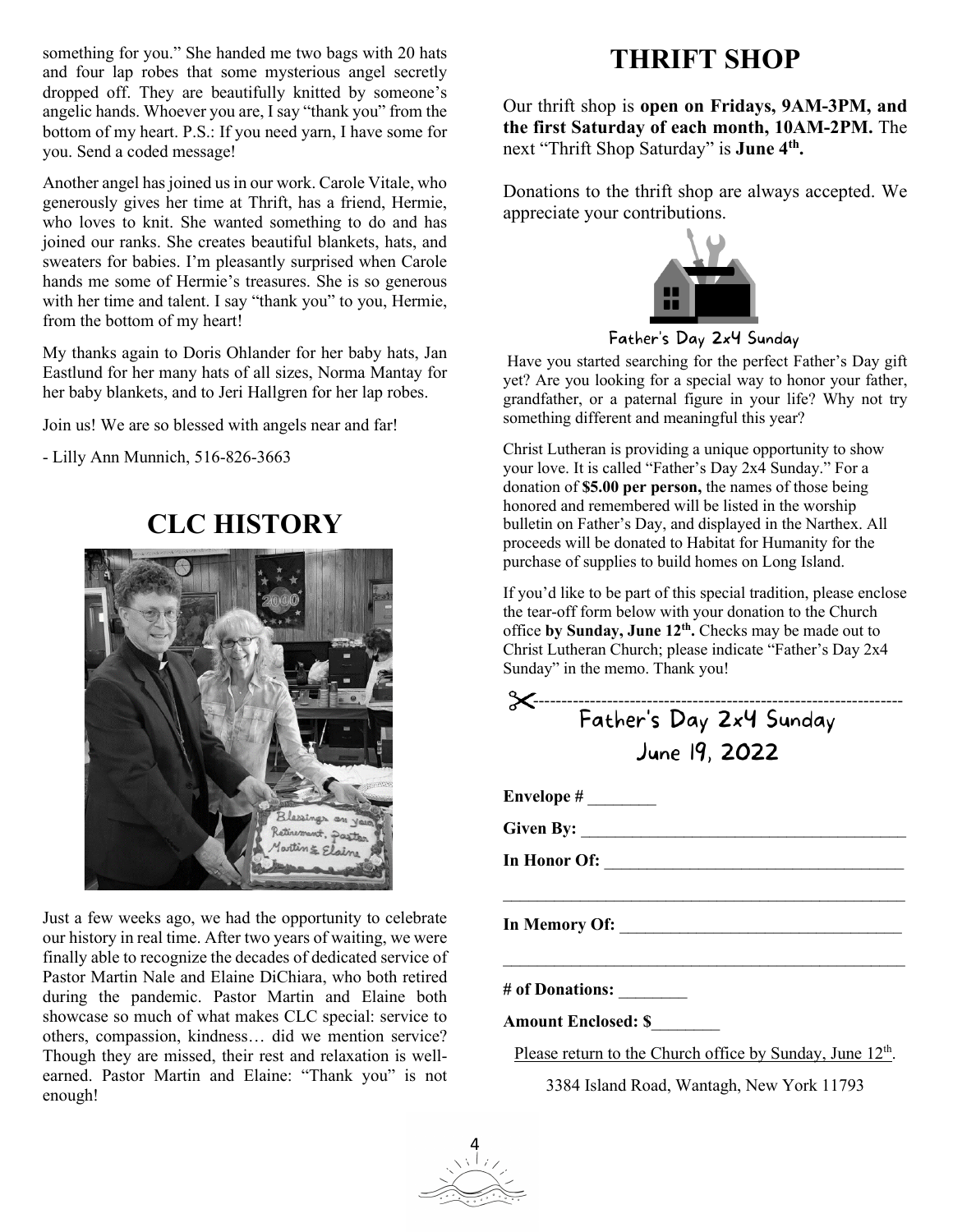# **PROPERTY REPORT – JUNE 2022**

Our **Aging Retiree Group** continues to perform the maintenance and improvement items on the "Office" To-Do list, that we can accomplish ourselves and those issues we uncover.

Our recent activities have included:

- We searched the property for any **remaining florescent tubes and bulbs** and **discarded over 200** of them on the 5/15 TOH "Stop" program date.
- A **leak was reported near the organ/piano** under the flat roof area. We called the roofer who did extensive work, tarring and flashing under and around the area and the sloped ductwork, and sealing all the duct seams and postholes. Additional work proved necessary after the next rain as the leak persisted. A 20X20 section under the South A/C unit will now be replaced, necessitating jacking-up the A/C unit to get the material under, and sealed.
- The mid-April rain/wind also took down a large branch on the pair tree by the thrift shop, which we cut and tied for TOH P/U. The winds also damaged the rear yard stairway cover, which we managed to repair.
- We moved all the Paper/Plastic cleaning supplies from the Christian Ed room to Room 100 where they belong.
- We moved many items from the Loggia, to proper storage elsewhere.
- We took the hoses from storage and **activated the Lawn Sprinklers** at the Church and Parsonage. At the Parsonage, we ordered and replaced broken PVB parts and excavated to replace two Heads, broken off and missing, probably from the porch construction.
- We tested ALL the 10-year Education Building's Smoke detectors and found them responding fine. We installed two (2) new 10-year detectors in the north and south hallways outside the gym and another unit in the Steinbicker kitchen. The remaining detectors (10,20,2000) tested fine.
- We ordered and installed new 2X4 ceiling light covers in the Loggia.
- We removed the Snowmelt containers and shovels to proper storage.
- We removed the Flower stands to proper storage.
- We disassembled and prepared numerous Parsonage items, in the Garage and Basement, for two special TOH P/U days.
- We activated the rooftop A/C units and changed the filters.
- We installed and secured the Lawn Canopy for the Bishop visit.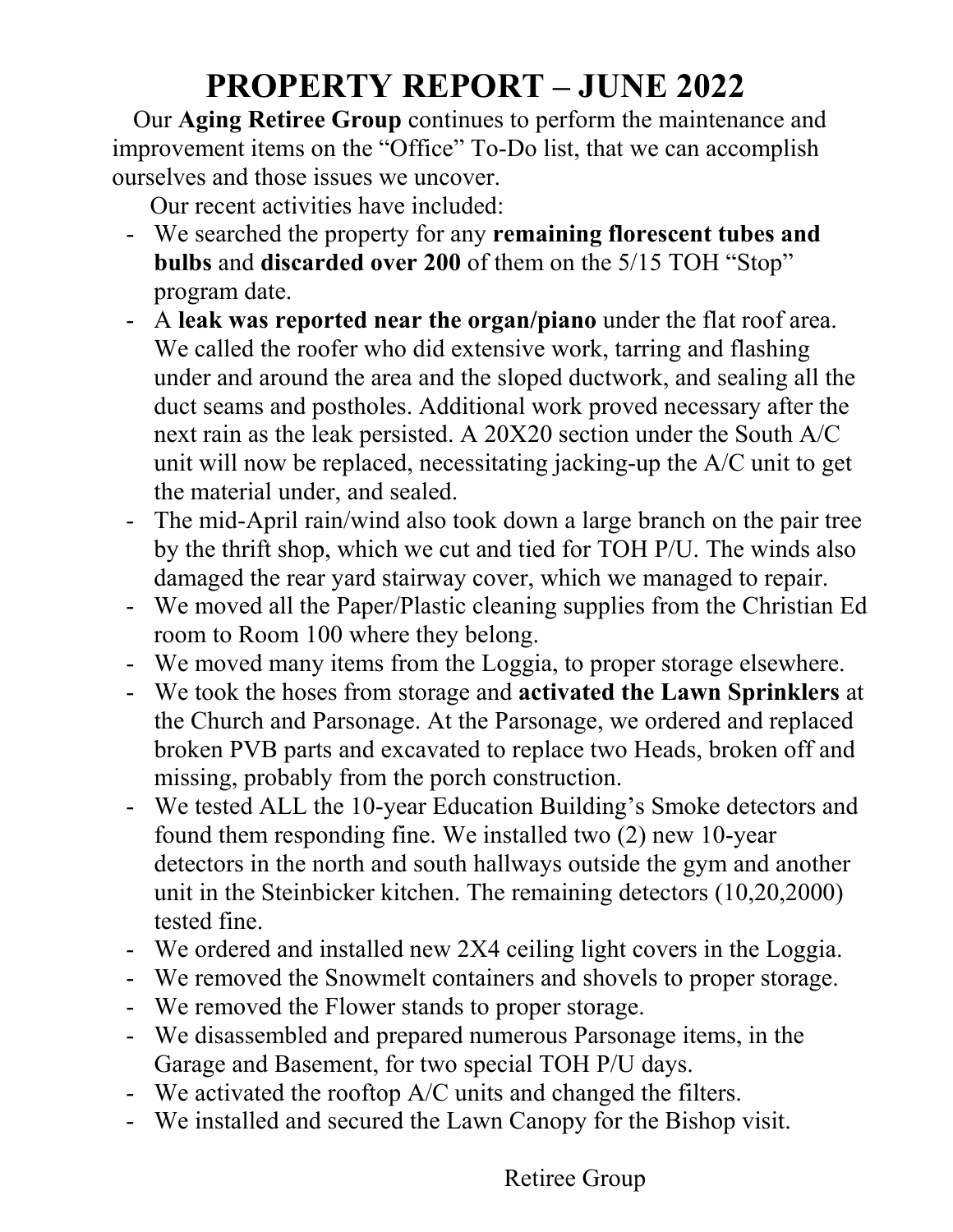# **THINGS TO DO**

 See Roger, Bob R, Bill, Craig, Gene, Bob H, or Vinny if you can help:

\*Paint the Sliding Closet doors in the Gym South access area.

\***Power Wash** the front Steinbicker stairway, north 10-20 wall, etc "greens",

\*Scrape and Paint the white/bare **trim above the Library and 2000 kitchenette.**

\*Arrange to grow grass on the East side of Steinbicker. Stones to pit?, Topsoil?, Sod?, Labor.

\*Repair numerous **Cement issues** around the property. (Stairs, Pointing, Washes, loose items, price professional intervention?). (**Summer Break**)

\*Prepare/Paint the outside **Room 20 North window** frame. (Wkg?).

\***Research and arrange** for a "Seal coating" and re-striping of the parking lot and the Parsonage driveway. (Wkg-**Spring?**)

\* Touch up **Roof top A/C duct "Rust spots"** with Silver paint on hand. \* Re-tar around the intermittent leaking south most sanctuary AC duct**.(Cmplt)**

\* Investigate the Education Building telephone intercom feature for erradic operation or replace the system.

\* Cleanup and clean out the shop area, Room 100, and the rear Shed area.

\* Gather and discard all the "old" latex paint for the next "STOP" date.

\* Investigate and strengthen the **Altar screen Filigree panels** which are showing signs of looseness and cracking.

\* Remove the old florescent tubes to the next TOH "Stop" date. **(Cmplt)**

\* Purchase and replace the seven old light covers in the Loggia**. (Cmplt)**

# **Research for Potential Projects**

\* Research/Report on the possibility of **Siding on the 10/20 building**. \*Research the installation of white vinyl ornate trim covering

(Pilasters/Door Surrounds) in the **front area outside the Sanctuary** in lieu of continuous peeling and painting.

\* Research the possibility of **new lighting for the Sanctuary**.

\* Research the replacement of the wine stained **Altar Carpeting**.

\*Research extending the **lawn sprinklers** to cover the East side of Steinbicker **after grass restoration**.

\* Research the possibility and costs to **refurbish the Original Steeple Bell and Cradle.**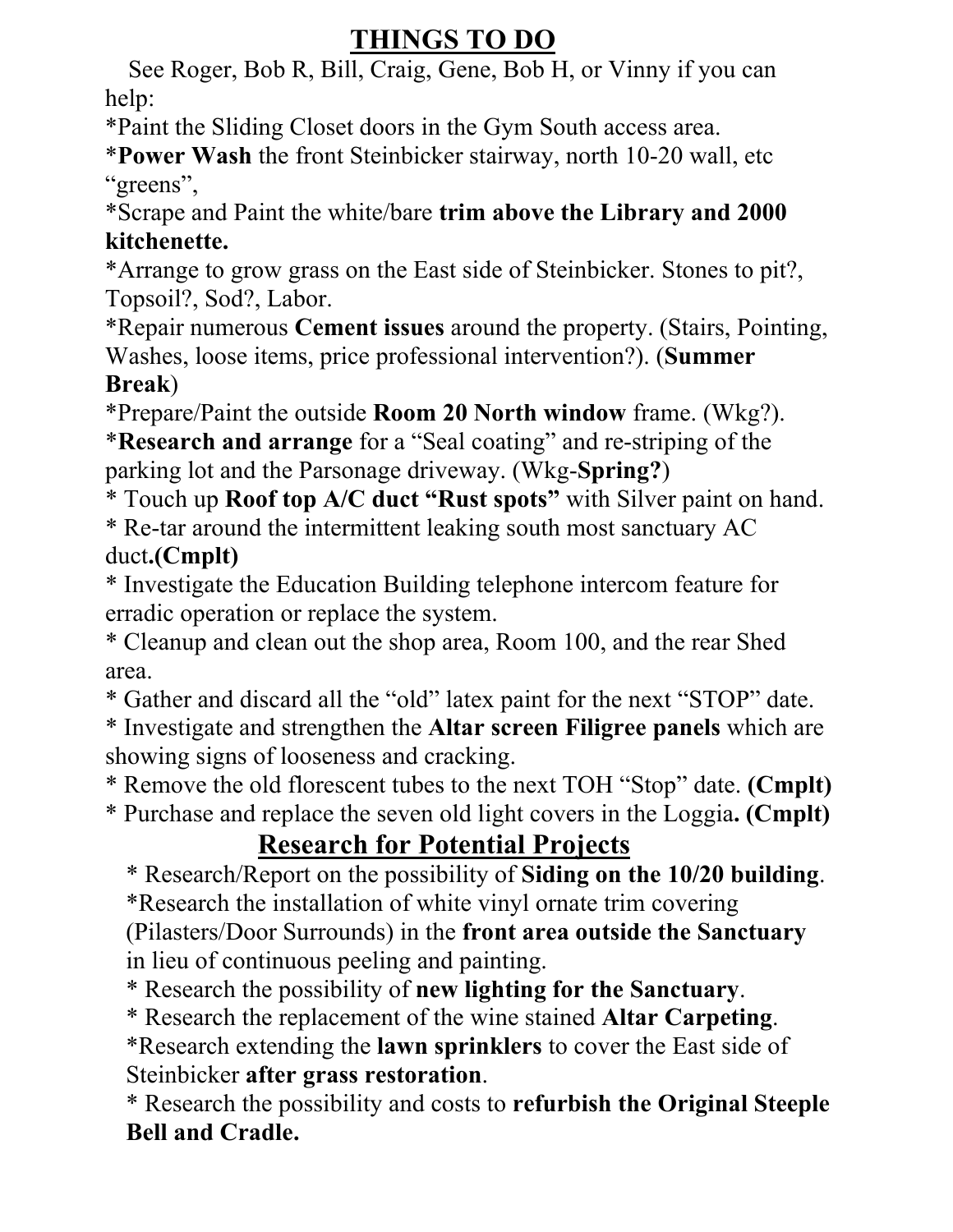

# **VACATION BIBLE SCHOOL** Christ Lutheran Church **+** Wantagh, New York MONDAY, JUNE 27TH - THURSDAY, JUNE 30TH, 2022

9:00 AM - 12:00 PM Registration Fee: \$30/Child

#### Dear Parents,

**Summer is coming! This year, we will "Make Waves" at Vacation Bible School, and we would love for your child(ren) to come along!**

On this beach-themed adventure, we'll meet new friends, do fun activities, sing great songs, make crafts, play games, eat snacks, and more! It's going to be a lot of fun... *but it would be more fun with you there!*

- The registration and medical forms deadline is **June 17th**. Spots fill quickly, so **register today!**
- Children must have passed their 3rd birthday on or before January 1, 2022 **and be potty trained.**
- If you have any questions, please call the Church office at (516) 221-3286.

Please complete the registration form below (one per family) and the medical form (no doctor's report required) and include your check payable to: **CHRIST LUTHERAN CHURCH.** Please put "VBS" in the memo.

Mail completed applications to: Christ Lutheran Church - 3384 Island Rd., Wantagh, NY 11793.

# **VACATION BIBLE SCHOOL REGISTRATION - 2022**

\_ \_ \_ \_ \_ \_ \_ \_ \_ \_ \_ \_ \_ \_ \_ \_ \_ \_ \_ \_ \_ \_ \_ \_ \_ \_ \_ \_ \_ \_ \_ \_ \_ \_ \_ \_ \_ \_ \_ \_ \_ \_ \_ \_ \_ \_ \_ \_ \_ \_ \_

| <b>Child's Name</b>                                                                  | Age                     |              |                         |                                        | DOB (MM/DD/YY)  Please circle your child's ' <b>21-'22</b> grade level.     |
|--------------------------------------------------------------------------------------|-------------------------|--------------|-------------------------|----------------------------------------|-----------------------------------------------------------------------------|
| $\mathbf{I}$                                                                         |                         |              |                         | None Nursery K 1 2 3 4 5               |                                                                             |
| 2)                                                                                   |                         |              |                         | None Nursery K 1 2 3 4 5               |                                                                             |
| 3)                                                                                   |                         |              |                         | None Nursery K 1 2 3 4 5               |                                                                             |
| 4)                                                                                   |                         |              |                         | None Nursery K 1 2 3 4 5               |                                                                             |
|                                                                                      |                         |              |                         |                                        |                                                                             |
|                                                                                      |                         |              |                         |                                        |                                                                             |
|                                                                                      |                         |              |                         |                                        |                                                                             |
|                                                                                      |                         |              |                         |                                        |                                                                             |
| I do not authorize any photos/videos of my child to be published online or in print. |                         |              |                         |                                        |                                                                             |
| Church Membership (Circle all that apply).<br>Christ Lutheran                        | St. David's Lutheran    |              |                         |                                        | $\blacksquare$ I would like to <b>volunteer</b> my time to assist with VBS! |
| St. Frances de Chantal St. William the Abbot                                         |                         |              |                         | I would prefer to assist in this area: |                                                                             |
| Wantagh Memorial Cong.                                                               |                         | Our Redeemer | <b>Bible Teacher</b>    |                                        |                                                                             |
| St. John Lutheran, Bellmore St. Jude's Episcopal                                     |                         |              | $\Box$ Crafts           |                                        | Please indicate your availability.                                          |
| <b>Grace Episcopal</b>                                                               |                         | St. Barnabas | <b>□Games</b>           |                                        | <b>Every Day</b>                                                            |
| Maria Regina Grace Lutheran, N. Bellmore                                             |                         |              | <b>□Snack</b>           |                                        |                                                                             |
|                                                                                      |                         |              | <b>Music</b>            |                                        | Monday<br>Tuesday<br>Wednesday                                              |
|                                                                                      |                         |              |                         |                                        | Thursday                                                                    |
| FOR OFFICE USE ONLY                                                                  |                         |              | □Wherever Is Needed     |                                        |                                                                             |
| Date Received: ________<br>Amount Paid: \$                                           |                         |              | <b>□Floater/Fill-In</b> |                                        |                                                                             |
| <b>Cash</b>                                                                          | Initials: $\frac{1}{1}$ |              |                         |                                        |                                                                             |
| $\Box$ Check                                                                         |                         |              |                         |                                        | Please check here if you will require proof of service hours.               |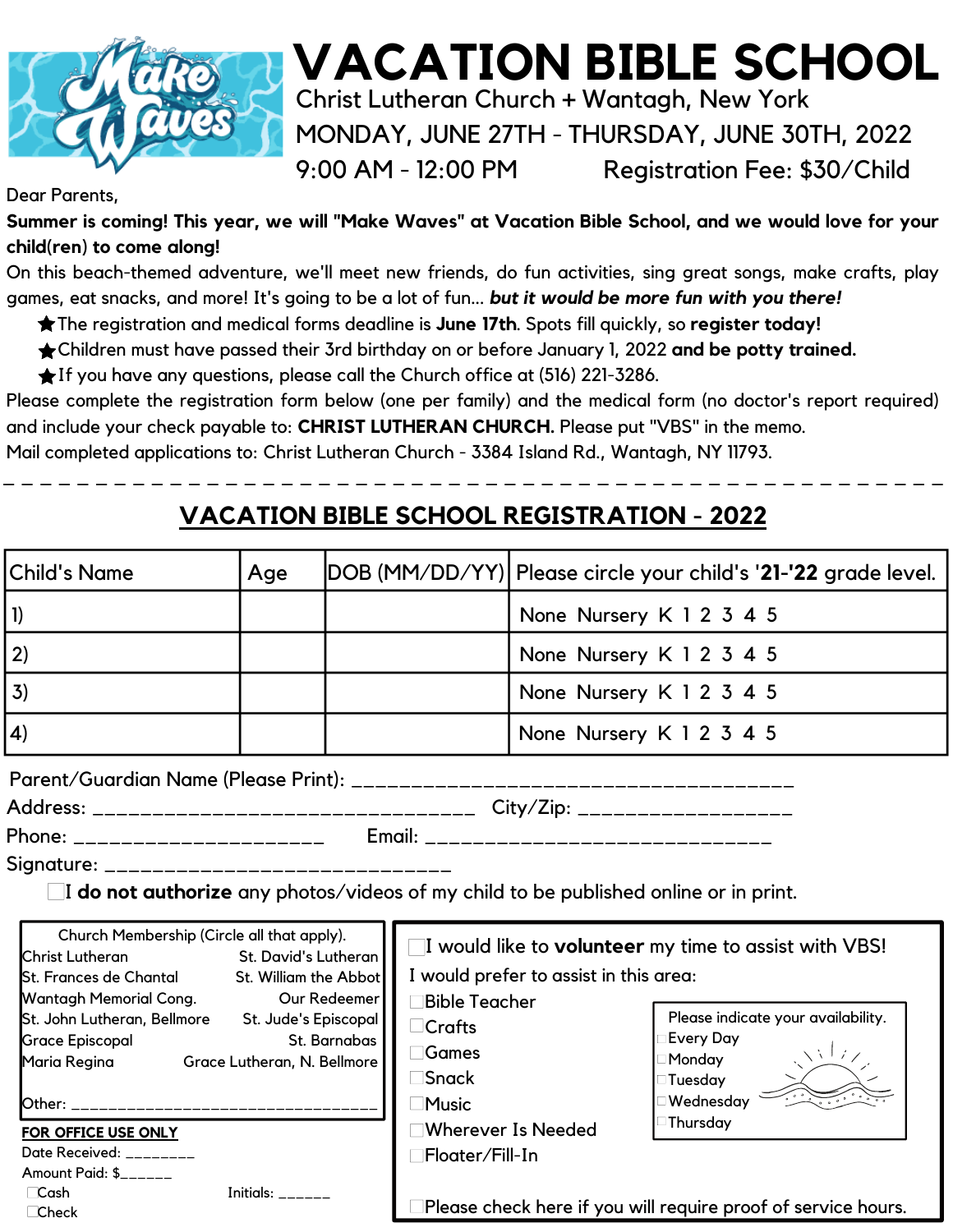# **If you are interested in attending Vacation Bible School, please mail this form in to the Church office. A medical form will be sent to you upon receipt.**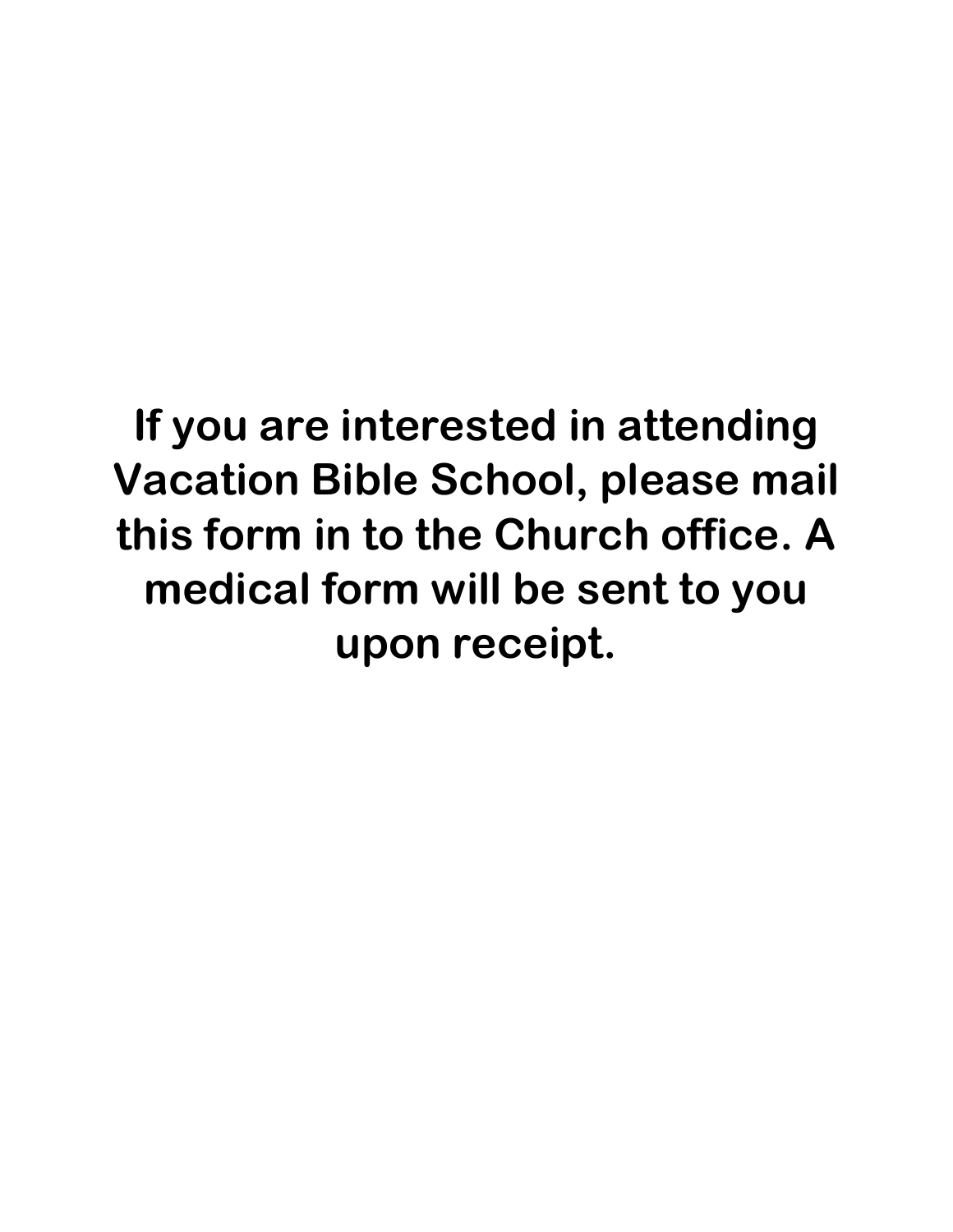| <b>2022 WORSHIP DATES</b>                                                                                                          | <b>USHER</b>       | <b>ALTAR GUILD</b>             | <b>COUNTERS</b>                                                                     |
|------------------------------------------------------------------------------------------------------------------------------------|--------------------|--------------------------------|-------------------------------------------------------------------------------------|
| Sun. June 5, 2022<br>9:00 AM Service<br>Pentecost Sunday<br><b>FIRST COMMUNION</b><br><b>COFFEE HOUR: HOSTED BY WELCA</b><br>(Red) | E. Juergens        | <b>D. Ohlande</b><br>r's Group | R. Ahearn<br>H. Vogel<br>I. Gross                                                   |
| Sun. June 12, 2022<br>9:00 AM Service<br>(White)<br>1st Sunday After Pentecost/Holy Trinity                                        | J. Gross           | <b>B. Rath's Group</b>         | <b>B. Rath</b><br>ᅎ<br><b>B. Rath</b><br><b>D. Ohlander</b><br><b>Ohlander</b>      |
| 2 <sup>nd</sup> Sunday After Pentecost<br>Sun. June 19, 2022<br>9:00 AM Service<br>(Green)                                         | C. Sparke          | E. Colton/L.A. Munich's Group  | J. Eastlund<br>I. Fitzgerald<br>. Eastlund                                          |
| 3rd Sunday After Pentecost<br>Sun. June 26, 2022<br>9:00 AM Service<br>(Green)                                                     | R. Ahearn          | <b>D. Ohlande</b><br>r's Group | M. Soethout<br><b>B. Henderson</b><br>J. Fahey<br><b>D. Ohlander</b><br>R. Ohlander |
| Sun. July 3, 2022<br>9:00 AM Service<br>4 <sup>th</sup> Sunday After Pentecost<br>(Green)                                          | <b>R. Ohlander</b> | <b>B. Rath's Group</b>         | R. Ahearn<br>H. Vogel<br>I. Gross                                                   |
| Sun. July 10, 2022<br>9:00 AM Service<br>5 <sup>th</sup> Sunday After Pentecost<br>(Green)                                         | E. Juergens        | E. Colton/L.A. Munich's Group  | <b>B. Rath</b><br>R. Ohlander<br><b>B. Rath</b><br><b>D. Ohlander</b>               |

\*THERE ARE NO ACOLYTES/CRUCIFERS OR GREETERS UNTIL FURTHER NOTICE. **\*THERE ARE NO ACOLYTES/CRUCIFERS OR GREETERS UNTIL FURTHER NOTICE.**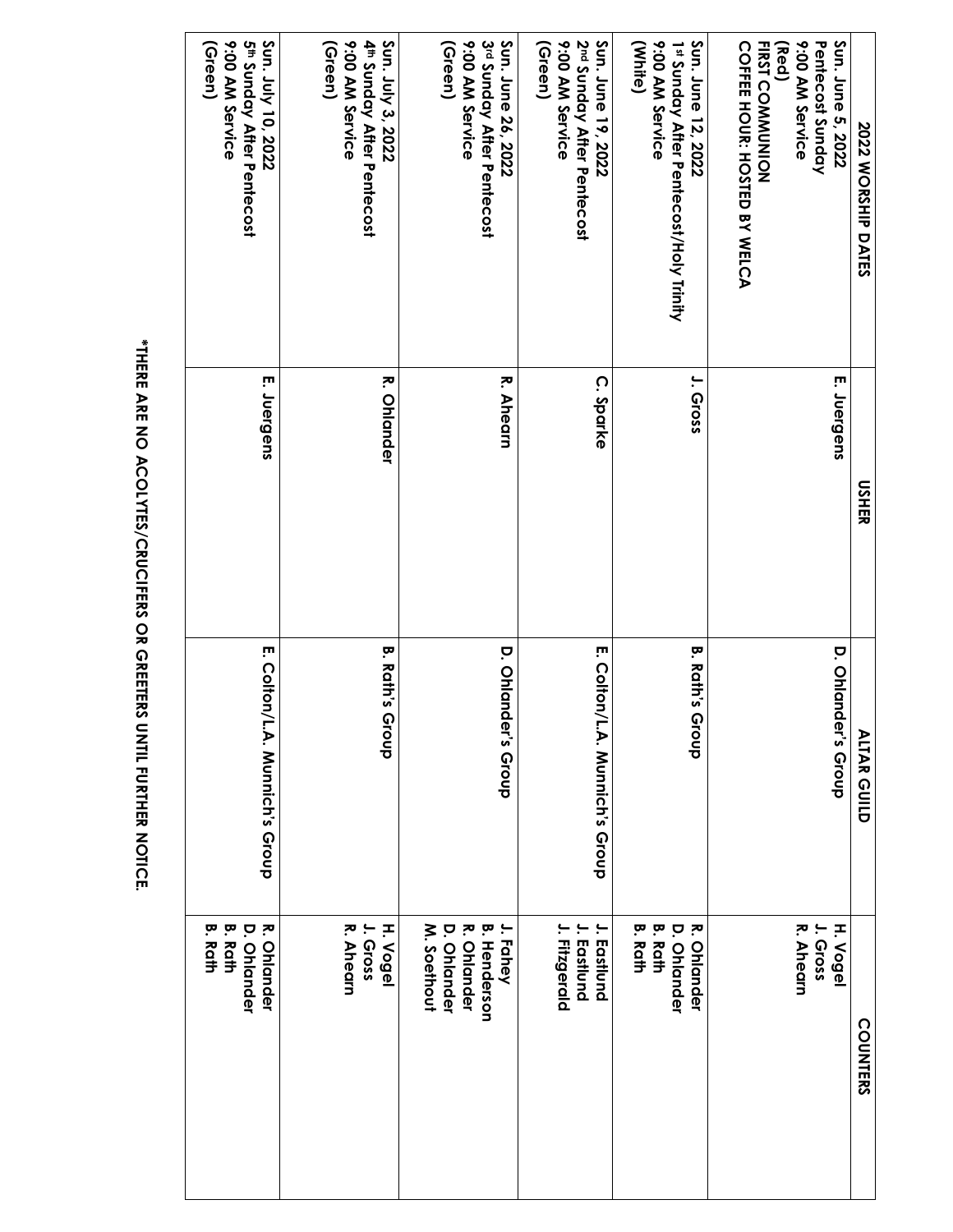

# Nursery School News June



May was an amazing month here at the nursery school. The weather has been warming up and the children are enjoying all the time they are having outside! They love exploring nature and admiring all the new flowers blooming, birds chirping and the beautiful nature all around them. The four-year-old classes are observing a momma bunny prepare a nest for her babies right from their classroom windows! We hope to get a glimpse of the babies before the school year ends!

The children loved showering their special ladies with wonderful Mother's Day gifts that were made with love. All the children brought home flowers, handmade cards and gifts from the heart to show their Moms how much they love and appreciate them. The four-year-old classes sang for their Moms outside. They enjoyed a special day of "Muffins with Mom", where the children had the opportunity to serve their mothers' for a change.

We ended the month with a "Red, White and Blue Bash" before Memorial Day! All the children dressed in red white and blue and enjoyed a picnic on school grounds where they had special red and blue ices!

The children in the nursery school are eagerly awaiting the arrival of their butterflies! Every class has their own cups of caterpillars that have finally transformed into a chrysalis. Each day they visit the cups that once contained caterpillars and wait for a butterfly to emerge. Once the butterflies finally exit their chrysalis, the entire school will release them together. While we wait, we are filling our classrooms with beautiful caterpillar and butterfly crafts.

Our four-year-old classes are excited to participate in field day. This is our second year doing field day. It was a big hit enjoyed both by the children and staff! Field day will take place on Tuesday June 7<sup>th</sup>.

It feels like just yesterday the children were entering the building for the first day of school and now we are preparing for the last! The last day for our two-year-old program will be on June 2<sup>nd</sup> and 3<sup>rd</sup>. The children in our three-year-old program will have their moving up ceremony on June 8<sup>th</sup> and 9<sup>th</sup>. And last but not least, the children in the four-year-old program will have their graduation ceremony on June 15<sup>th</sup>.

#### **Summer Program**

There is still availability in our summer program. Please visit the website https://www.ChristianNurserySchoolWantagh.org for all the information and forms that are needed to register.

#### **September Enrollment**

We have limited space in our classes for September. Feel free to call the Nursery School office at 516-679-8425 or email us at CNSDirector@clcwantagh.org for more information or to set up a tour.